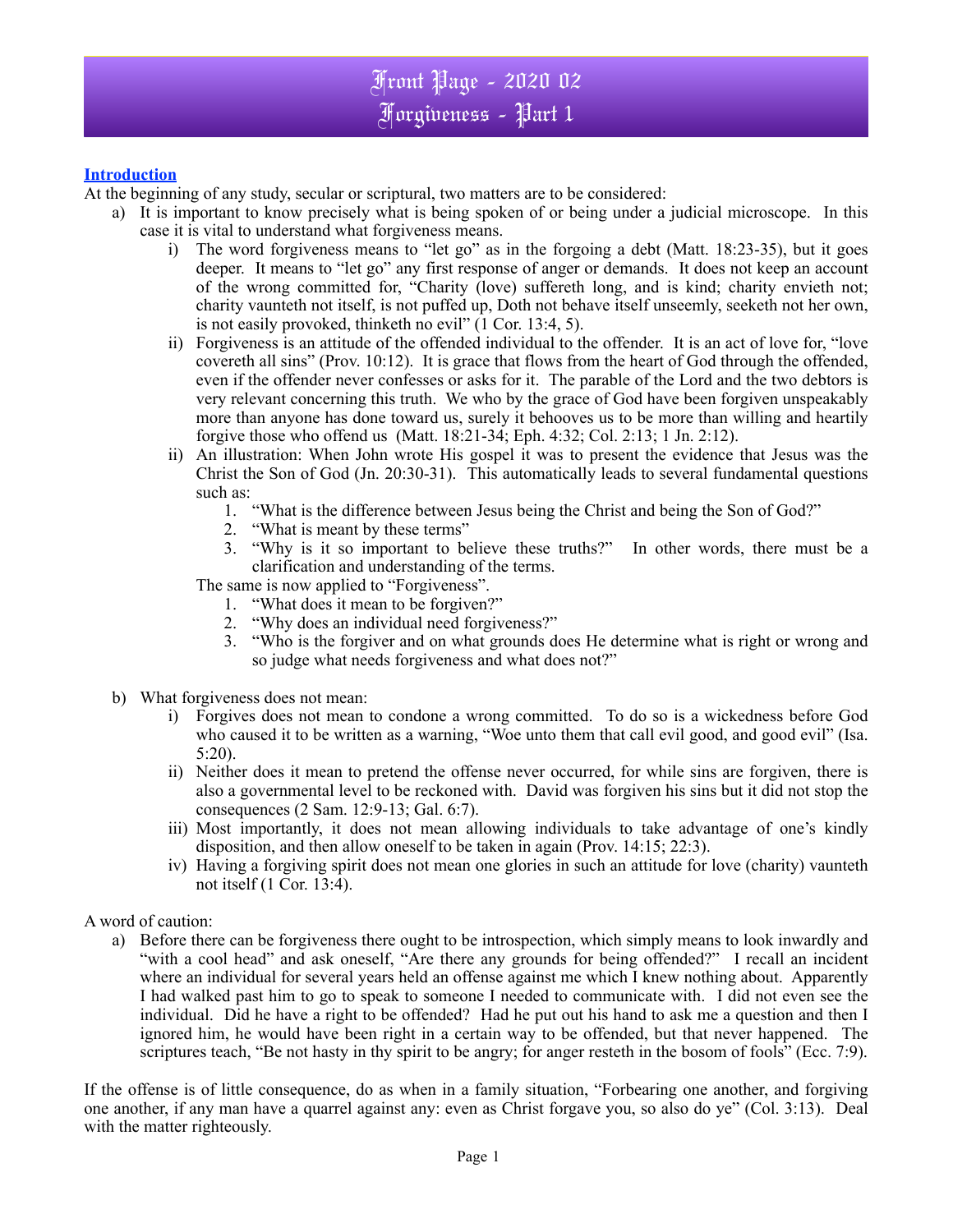## Front Page - 2020 02 Forgiveness - Part 1

## **Forgiveness in the scriptures**

The word forgive and its associates is found 98 times in the scriptures. In the Old Testament the first reference is when the messenger was sent by Joseph's brethren to remind him of the petition of his father Jacob, who when dying said to Joseph (the offended and very wronged one), "So shall ye say unto Joseph, Forgive, I pray thee now, the trespass of thy brethren, and their sin; for they did unto thee evil: and now, we pray thee, forgive the trespass of the servants of the God of thy father" (Gen. 50:17). Then note the response of Joseph, this was forgiveness manifested, "And Joseph wept when they spake unto him" (Gen. 50:17). The last Old Testament reference is, "And it came to pass, that when they had made an end of eating the grass of the land, then I said, O Lord GOD, forgive, I beseech thee: by whom shall Jacob arise? for he is small" (Amos 7:2).

- a) "Forgiveness" in the Old Testament occurs once (Psa. 103:3).
- b) "Forgiven" occurs 27 times, the first and last references are Lev. 4:20 and Isa. 33:24.
- c) "Forgiving" occurs twice, the first and last references are Ex. 34:7 and Num. 14:18.
- d) "Forgive" is found 20 times, the first and last references are Matt. 6:12 and 1 Jn. 1:9.
- e) "Forgiveness" in the New Testament is mentioned 6 times, the first and last references are Mk. 3:29 and Col. 1:14.
- f) "Forgiven" occurs 21 times, the first and last references are Matt. 9:2 and 1 Jn. 2:12.
- g) "Forgiving" occurs twice, the first and last references are Eph. 4:32 and Col. 3:13.

Together: In the entire Bible:

- a) Forgive is mentioned 39 times
- b) Forgiveness is mentioned 7 times
- c) Forgiven is mentioned 48 times
- d) Forgiving is mentioned 4 times

It is perfectly clear that any theme which God speaks of, reiterates, and emphasizes, as much as a total of 78 times, it is not without significance. This is put into a very great sharpness when it is realized that to convey this truth God uses some four different Hebrew and five different Greek words.

#### **One of the hardest "things to forgive" in a believers life**

One of the hardest things to do is to forgive ones self. Indeed, it is easier to accept God's forgiveness than to forgive myself for doing what I did. The individual ought not to be surprised at what they have done for the old nature is still in us. It has neither been removed or modified but until the moment we die or the Lord comes and changes us, we are capable of any sin in the book. Of course some would say, "I would never commit such and such a sin that is contrary to the scriptures". We need to be careful for the scriptures say, "Wherefore let him that thinketh he standeth take heed lest he fall" (1 Cor. 10:12). We have no true awareness of how depraved the flesh is.

#### **The foundation for Forgiveness, whither human or divine**

When dealing with the sin and trespass offerings there is the repeated phrase, "It shall be forgiven him" (Lev. 4:26, 31, 5:10, 13, 16, 18; 6:7; Num. 15:28). In all the scriptures the only sin which is unpardonable is blasphemy against the Holy Spirit (Matt. 12:31; Lk. 12:10).

This raises the question, "On what grounds did God forgive?" It is of great importance to observe that God forgave sins in such a way that He lost nothing. This is shown in the practical lives of the Children of Israel. When someone took something which was not theirs etc., then not only had they to restore the item or its value, but a fifth part was to be added to it (Lev. 5:16; 6:5; 27:13, 15, 31; Num. 5:7). The damaged one must never be the loser. Thus, for God to forgive sins, neither He or the Lord must lose anything, but indeed be better off. God's fulness of forgiveness can only be known because of the complete restoration of all that God had lost, the righteous removal of sin and all condemnation due to sin, and the way to full fellowship to God restored.